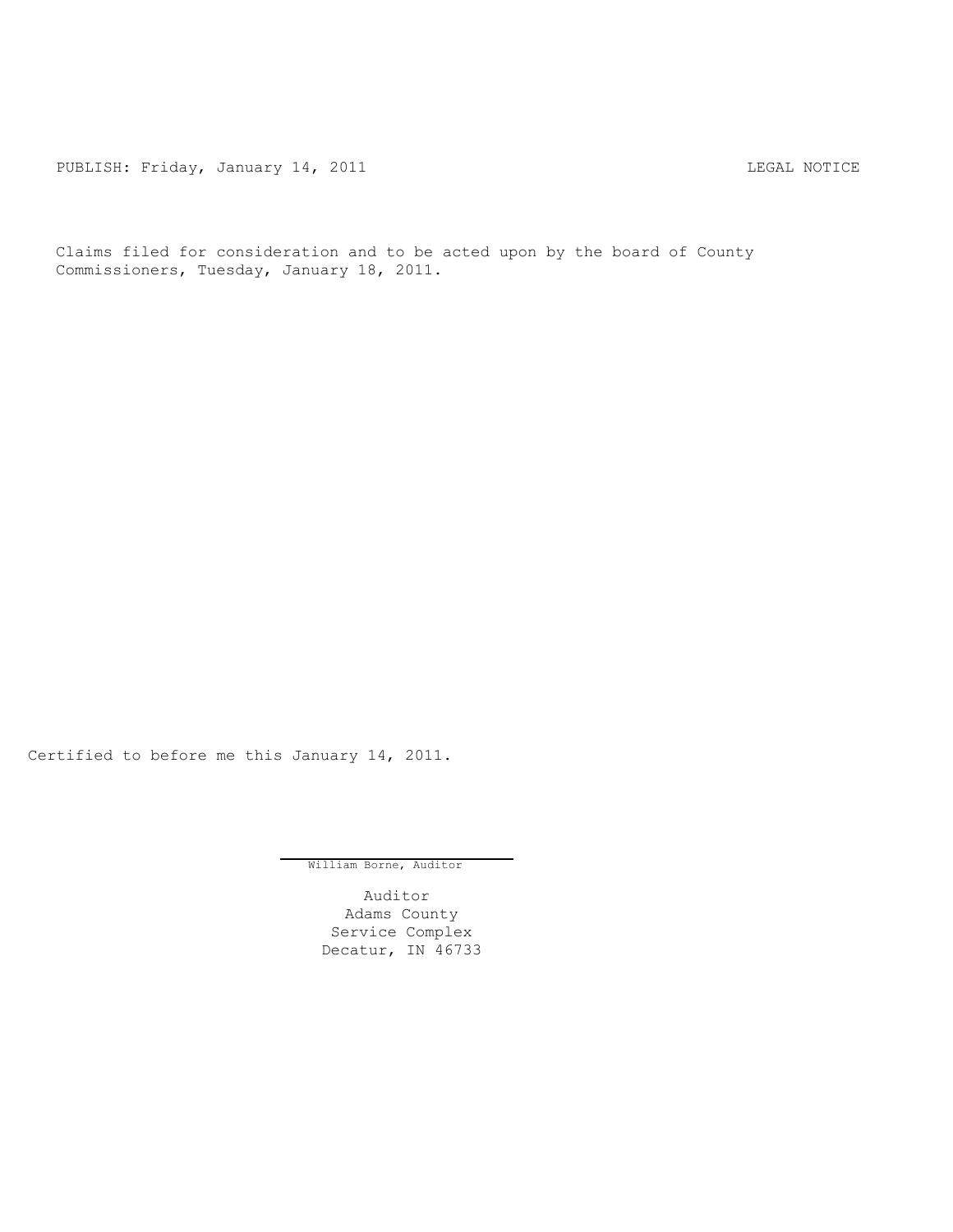

## **Claims Docket for Newspaper Adams County, Indiana**

## For Period: **12/9/2010** to **12/27/2010**

Date Claims to be Paid: **1/18/2011**

*313 W. Jefferson St. Decatur, IN 46733 (219) 724-2600*

| <b>Vendor</b>                          | <b>Amount</b> | <b>Vendor</b>                    | <b>Amount</b> |
|----------------------------------------|---------------|----------------------------------|---------------|
| <b>Adams County Auto Supply</b>        | 151.98        | Adams Memorial Hospital          | 48,490.35     |
| <b>Adams County Treasurer</b>          | 18.42         | Indiana Michigan Power           | 3,417.02      |
| American Planning Associa              | 243.00        | Baker And Sons Plumbing &        | 311.05        |
| Beam, Longest, And Neff                | 14,500.00     | Berne Ready Mix                  | 26.40         |
| Berne Tri-Weekly News                  | 109.56        | Brown, Blair A.                  | 800.00        |
| Hoosier Blue Flame                     | 103.50        | Brateman's                       | 8,709.00      |
| Bowers, Charles                        | 2,333.33      | Chet's Pest Control              | 90.00         |
| Cintas Location #338                   | 94.70         | City Of Decatur                  | 4,892.31      |
| <b>Complete Printing Service</b>       | 451.90        | Courtesy Ford, Inc.              | 536.10        |
| Decatur Chamber Of Commer              | 160.00        | Decatur Daily Democrat           | 235.00        |
| <b>Decatur Dental Service</b>          | 2,399.00      | Decatur Tire Center              | 37.50         |
| Stimpson, Richard P.                   | 250.00        | Digital Reprographics, In        | 174.24        |
| Emergency Radio Service                | 112.50        | Erie Haven                       | 146.60        |
| <b>Everett Drainage</b>                | 31,188.12     | Gordon Food Service              | 6,075.29      |
| Grimm's Auto                           | 279.71        | Hall Signs                       | 1,661.00      |
| Herbert P. Trier, Md                   | 450.00        | Hilty Engine Service             | 404.00        |
| <b>IAHSA</b>                           | 554.04        | Imaging Office Systems, I        | 752.05        |
| Indiana Assessor's Associ              | 567.01        | Ind. Assoc. Of Building O        | 40.00         |
| Indiana State Police Trai              | 184.00        | Kiess Electric                   | 435.28        |
| Landis & Sons Drainage                 | 661.40        | Marcus J. Ripley                 | 275.00        |
| Gresla, Mark S. Md                     | 420.25        | Meshberger Brothers Stone        | 19,074.49     |
| Moser Motor Sales, Inc.                | 445.02        | Ogg, Neil                        | 25.08         |
| Nipsco                                 | 4,560.00      | Miller, Patrick                  | 102.52        |
| MacDonald Machinery Compa              | 52.67         | Roto-Rooter                      | 220.00        |
| Shifferly Dodge                        | 435.50        | Steven R. Jenkins Company        | 22.98         |
| <b>Summit Radiology</b>                | 39.00         | Print Shop                       | 1,517.46      |
| Top Supply Company                     | 107.70        | <b>Tractor Supply Company</b>    | 83.83         |
| Underground Pipe & Valve,              | 1,059.05      | Wal-Mart / GEMB                  | 268.39        |
| West Payment Center                    | 43.86         | D & D Auto Repair                | 272.00        |
| Christopher E. Harvey                  | 720.42        | Burry, Herman, Miller, Brown     | 2,449.76      |
| CenturyLink                            | 235.75        | <b>Association Of Prosecutin</b> | 900.00        |
| Bauman Upholstery, Inc.                | 436.00        | Indiana Assoc. Of Co. Com        | 950.00        |
| Bixler Insurance, Inc.                 | 500.00        | International Assoc.Of El        | 8.00          |
| Don Myers Plumbing                     | 188.20        | Decatur Fire Department          | 41.00         |
| Boyce Forms - Systems                  | 250.66        | Phyllis Hebble                   | 275.00        |
| Indiana Judges Associatio              | 200.00        | Jackson Oil & Solvents, I        | 2,413.94      |
| W. A. Jones And Son                    | 192.00        | Indiana Farm Bureau              | 33.50         |
| Sam's Engine Clinic                    | 17.50         | Emergency Management Alli        | 120.00        |
| RDJ Specialties, Inc.                  | 2,193.00      | Chad W. Sprunger                 | 1,045.85      |
| H. S. Lee, Md                          | 1,000.00      | Hull Brothers, Inc.              | 59.39         |
| Geraldine Sudduth                      | 22.88         | Benicomp, Inc                    | 216,349.80    |
| Adams County Truck Repair              | 1,307.20      | Advanced Imaging Solutions, Inc. | 335.61        |
| Impac                                  | 194.50        | State of Health Products         | 436.25        |
| Adams County Sheriff                   | 3.00          | Harvest Land Co-op               | 691.46        |
| Michael G. Werling                     | 371.25        | Jenny Karner                     | 150.00        |
| Troyer's                               | 3,580.45      | Thomas C. Allen                  | 318.00        |
| Clinical & Forensic Psychological Ser. | 730.00        | American Express                 | 163.27        |
| Kendall Electric, Inc.                 | 32.00         | <b>Uricks Trucking</b>           | 1,260.00      |